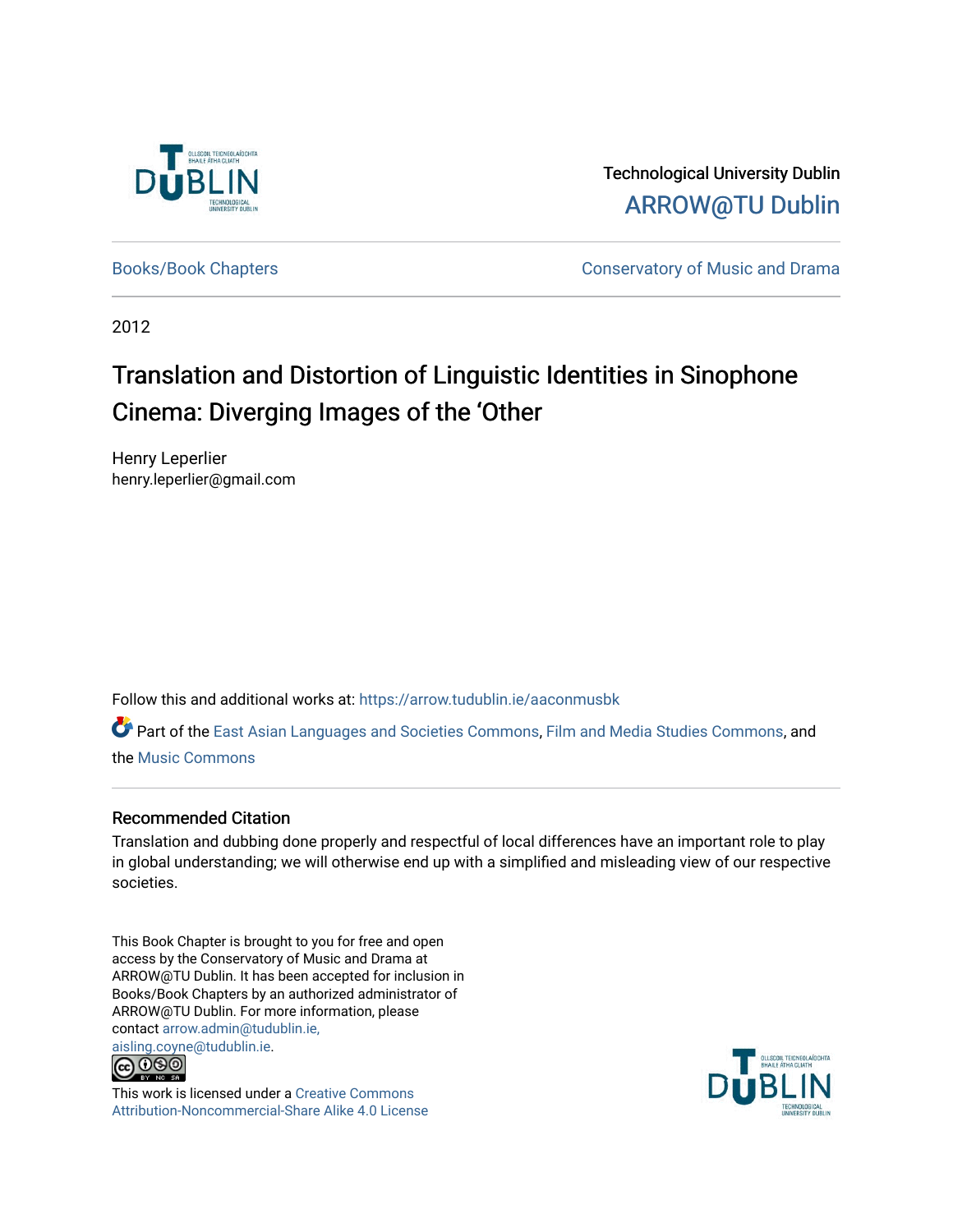# **Translation and Distortion of Linguistic Identities in Sinophone Cinema: Diverging images of the "Other"**

Henry Leperlier

## **Preface**

 $\overline{a}$ 

This study finds its origin in two trips I made to China and Taiwan. During the summer of 2005, I witnessed the following scene when I was browsing the electronics department of a Carrefour Hypermarket in the Beijing suburbs. The screens were showcasing a Rock Music concert. A group of about ten youths stopped to watch the scene as the lead singer spoke to her audience. The unfolding scene was unremarkable, but for the fact that the singer was speaking in Cantonese. The casual onlookers continued to watch the screens intently, paying close attention to the singer's introduction and the song's subtitles. The loose group of onlookers watching the screens continued to grow. I was at the centre of the Mandarin-speaking universe but these young people were taking in the Cantonese speech as part of their normal lives. I could speculate that this was perhaps because they had been downloading countless soaps in Cantonese, Korean and Japanese, and Cantonese had thus become a familiar feature of their linguistic environment.

Two years earlier, in July 2003, I found myself in Taipei after an absence of ten years. The MRT's<sup>1</sup> PA system was announcing the next station, Taipei Central Station. It was in two languages, as in Beijing's subway; or rather this was the understanding that a casual listener might have drawn. What was unusual was the length of the Chinese language announcements, roughly three times that of the English one, giving tourists and many foreign residents the impression that they were only being told fragmented and reduced information. In fact, the announcements were in four languages: Mandarin Chinese, Taiwanese<sup>2</sup>, Hakka and English<sup>3</sup>.

<sup>1</sup> Metropolitain Rapid Transit, the transport system in Taipei.

<sup>2</sup> Taiwanese is part of the Hokkien language also spoken on the mainland around Amoy (Hokkien name, pronounced Xiàmén in Mandarin) in the Fujian province and in Singapore.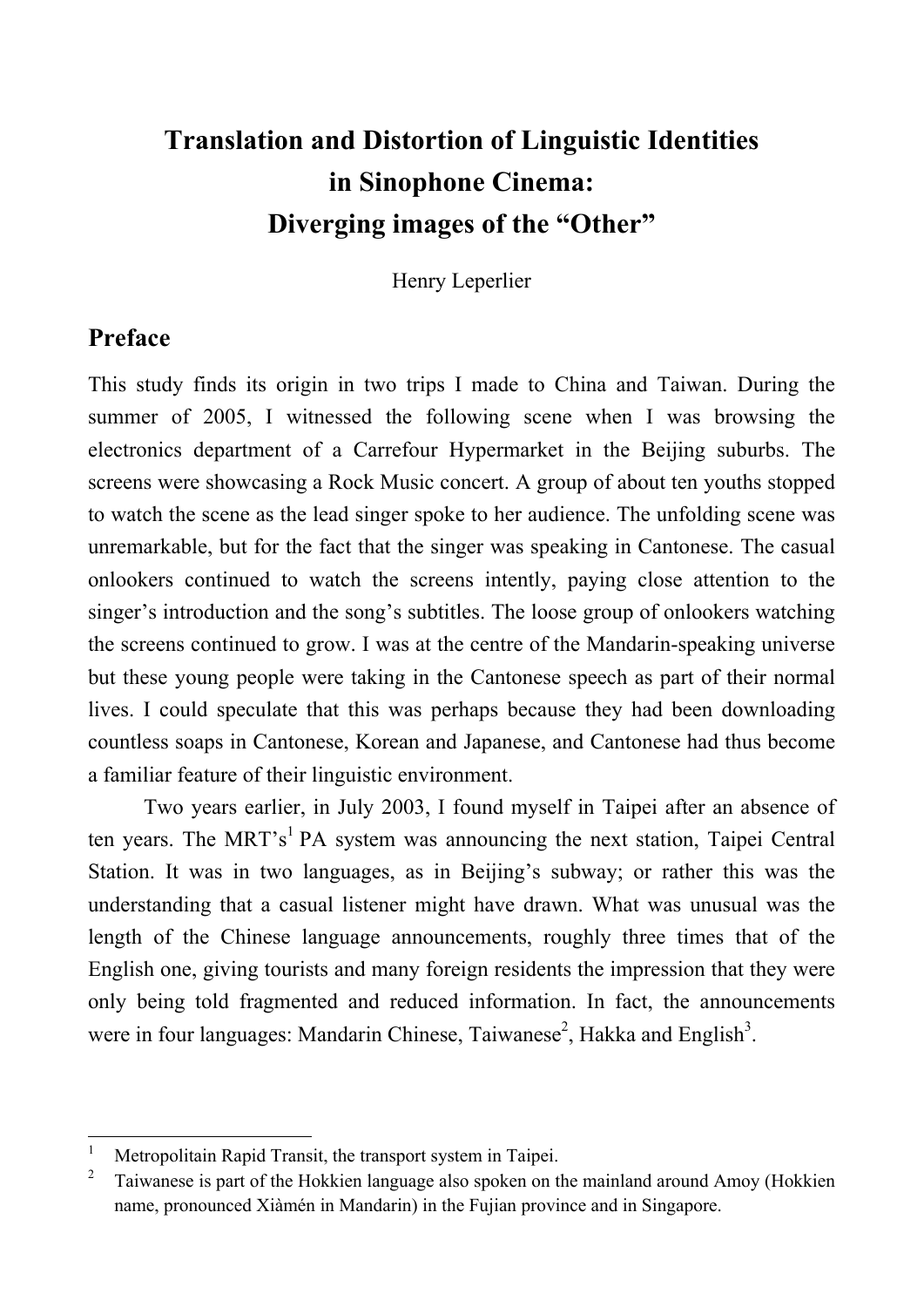These two recurring events, among others, are what prompted me, as a researcher, to question the simplified and "unified" view of Chinese culture and language often portrayed by the western media and travel literature whose aim is to inform their readers about China and the Chinese-speaking world. Whereas the goal of spreading Mandarin Chinese to the Chinese of all linguistic, geographic and ethnic origins has been achieved, the Sinosphere<sup>4</sup> seldom exists in a monolingual environment. With Chinese-language cinema now occupying an increasingly central place in western countries and with Chinese studies more widely offered in European and North American universities, it is relevant to examine how this cultural and linguistic showpiece of Chinese culture is translated or dubbed in other languages, whether in cinemas or on DVDs.

With practically all westerners having little or no knowledge of the Chinese language, and students of the language, even of intermediate level, not being able to understand Mandarin Chinese well enough to fully comprehend Chinese language films, subtitles or dubbing have become the norm when watching Chinese language films distributed outside their original producing countries. It is therefore crucial to examine whether subtitling or dubbing are a true reflection of the linguistic reality lived by native speakers in China, Taiwan, Hong Kong and Singapore, the four regions or countries where Mandarin Chinese is an official language.

This chapter will show that this multilingual environment is reflected in Sinophone cinema but that its nature is often concealed or even obliterated by the joint pressures of the marketing distribution system and the legal and state forces at play. I shall then reflect on whether western or, in one case, Chinese, perception of sinophone cinema is a true reflection of its original linguistic and cultural

 $\overline{a}$ 

Speakers of these three varieties have few difficulties understanding each other. Hokkien is the Chinese language (or dialect, *cf*. note 3) which is the furthest apart from Mandarin; it mainly derives from Classical Chinese, whereas other Chinese languages derive from Middle Chinese.

<sup>3</sup> We will refer to what is sometimes called "Chinese dialects" as Chinese languages, including Taiwanese / Hokkien, Hakka, Cantonese, Shanghainese.

<sup>4</sup> In French, *le monde chinois* or *sinophone*. This includes all areas, countries speaking a Chinese language where Chinese language and culture is at the heart of a country's or region's identity; the term coming from the French has gained acceptance as in Shumei Shi's work: *Visuality and Identity: Sinophone Articulations across the Pacific*, University of California Press, 2007. Sinophone emphasizes the transnational nature of Chinese language cinema.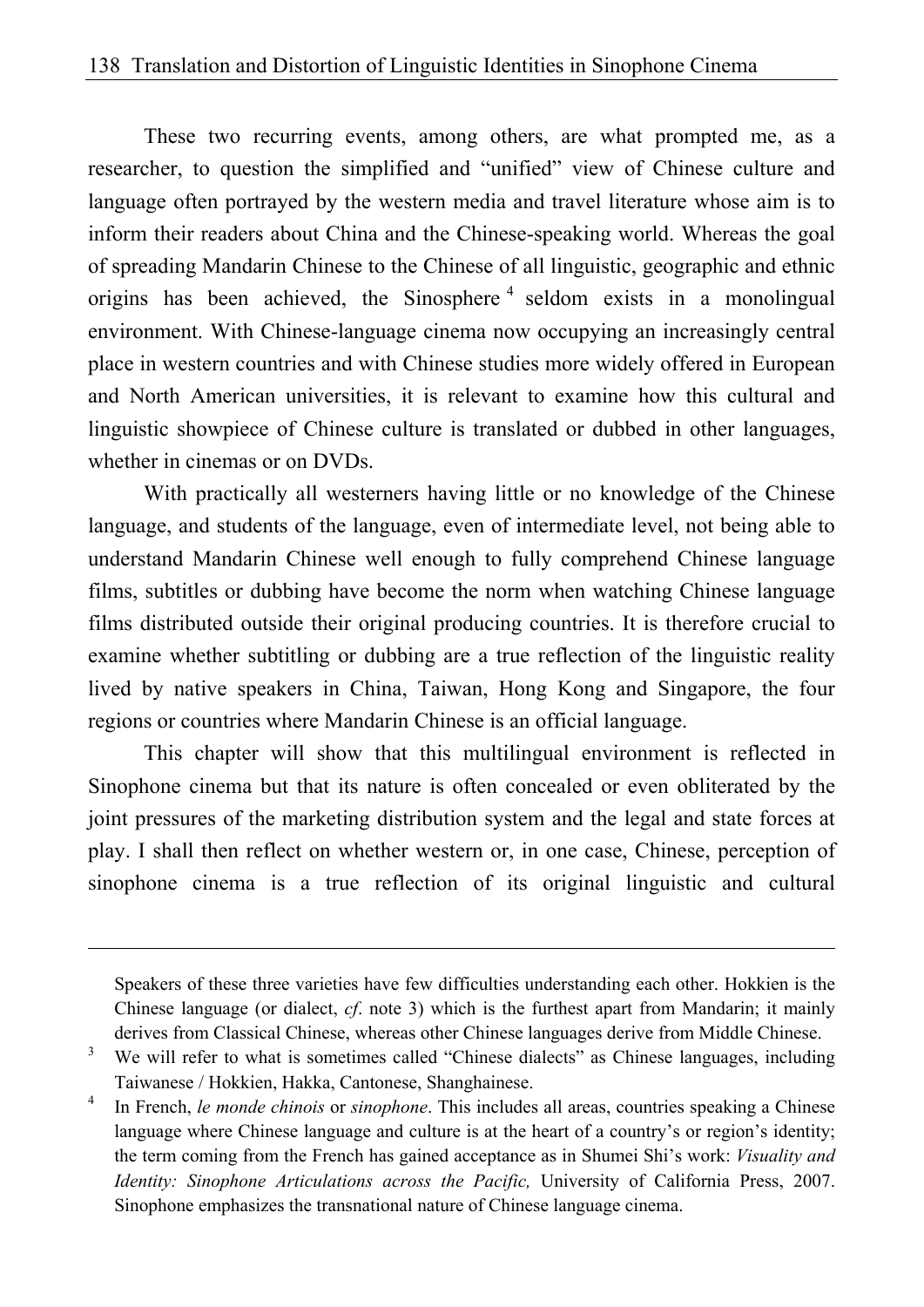environment. Finally, I set out to evaluate the consequences, if any, of such linguistic and cultural transposition on foreigners' perception of Chinese culture.

## **The Sinophone world and its linguistic diversity**

To start off, it is, however necessary to map out the linguistic situation of the Sinophone world which tends to be over-simplified when intended for general consumption.

### **China**

The People's Republic of China is officially a multi-cultural society with ethnic groups, including Tibetans and Inner Mongolians. Ethnic minorities constitute 8% of China's population and their languages and cultures are protected by the Chinese Constitution's "Law of the People's Republic of China on the Standard Spoken and Written Chinese Language (Order of the President No. 37)" where article 3 states that "The State popularizes Putonghua and the standardized Chinese characters," while granting rights to minority languages in article 8 "All the nationalities shall have the freedom to use and develop their own spoken and written languages". Chinese law also states that the spoken and written languages of the ethnic peoples shall be used in accordance with the relevant provisions of the Constitution, the Law on Regional National Autonomy and other laws." 5

The situation in reality is that the resources to apply these provisions are scarce. Schooling is primarily provided in the majority language, Mandarin, and most media broadcast in Mandarin with ethnic languages relegated to the odd slot—usually inconvenient and rarely watched slots. The difficulties of enforcing the constitutional right to linguistic diversity arise from a lack of resources dedicated to the production of material in the minority languages, and to the fact that most ethnic languages do not use an agreed-upon script. Sometimes new scripts have been developed but material is not being published in them.

Before 1949, only 20 minorities had their own written language. Those in most common use were Mongol, Tibetan, Uygur, Kazak, Korean, Xibe, Tai Uzbed, Kirgiz,

 $\frac{1}{5}$  The full version can be consulted online at http://www.gov.cn/english/laws/2005- 9/19/content\_64906.htm retrieved September 2010.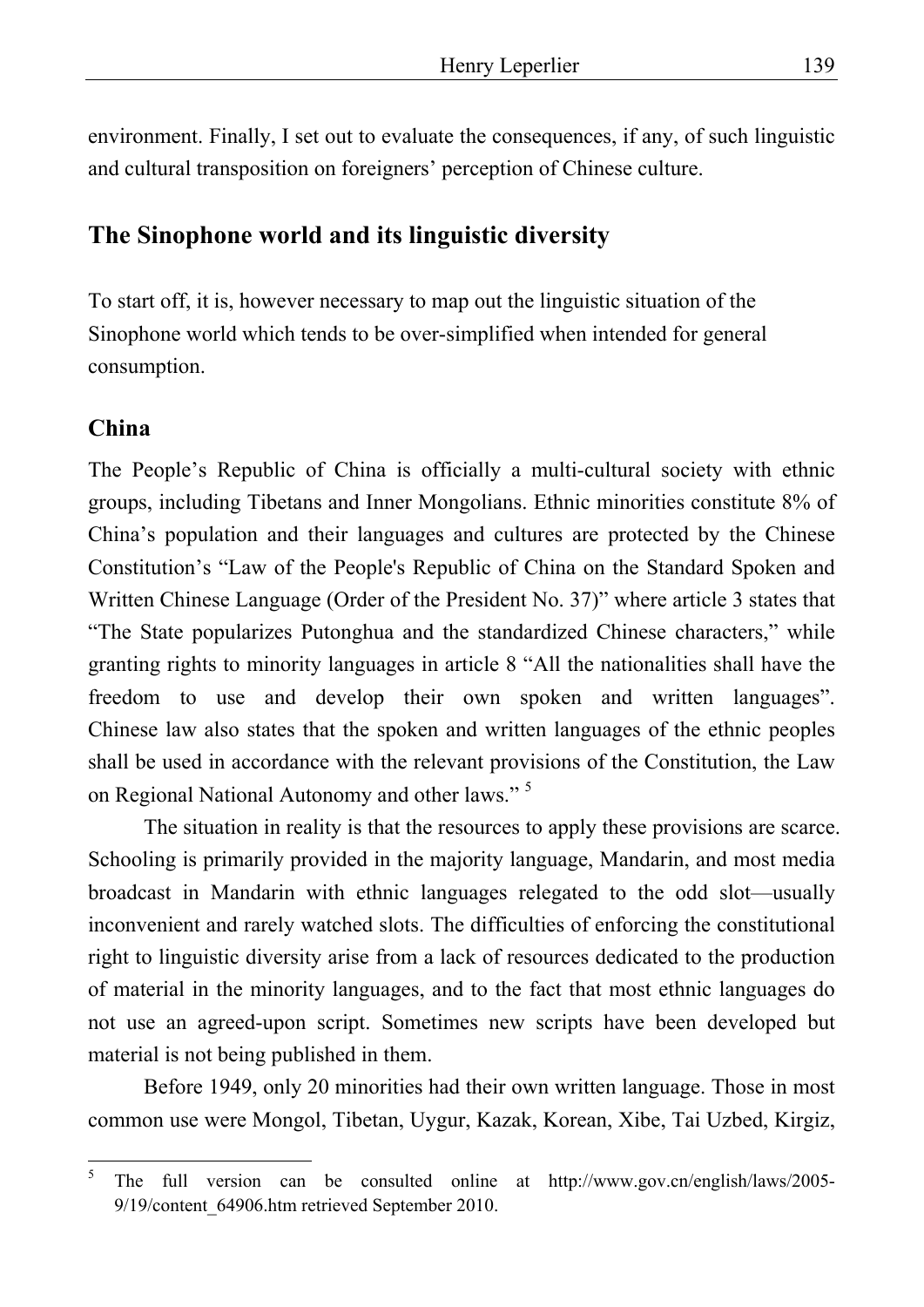Tatar and Russian. Others included Yi, Miao, Naxi, Jingpo, Lisu, Lahu and Wa. Since 1949, the communist government has helped to derive a written script for nine national minorities formerly without one. Still, many minorities are without a written script (Postiglione, 1999: 8). It remains to be seen, however, whether these policies have had a positive effect on schooling in the minority language, as Postiglione stated, "There is a strong call for Chinese as the main medium of instruction. This is being justified by pointing out that there are few scientific materials published in the 56 national minority languages" (*ibid*.). In the public area these languages profit from a high visibility: "The languages of minority groups such as Tibetans, Uighurs and Mongolians are officially recognized and taught in schools. Important documents are translated into major minority tongues and four of them appear on Chinese bank notes." (*Taipei Times*, December 3, 2004).

 One could ask whether this high visibility results in actual everyday use and has helped to give a positive and modern image to ethnic minorities since allimportant subjects are still taught through Mandarin and in large cities where Mandarin has become the de-facto lingua franca.

Outside the officially recognized minorities, the Han ethnic group, whose language is Chinese in all its varieties, speak what is referred to as either Chinese dialects or Chinese languages, some of them as different as English from German. There is no official policy on these languages; the above-mentioned law makes no provision for them. Some of these varieties of Chinese are in common everyday use and seem to resist attempts by Central Government officials to replace them with Mandarin Chinese. The most vociferous protests often come from Cantonese speakers in Guangzhou<sup>6</sup>. The latest public protests led to a demonstration in Guangzhou when the local station, GZTV, at the instigation of the Chinese People's Political Consultative Conference (CPPCC) Guangzhou Committee proposed to replace most Cantonese programmes with Mandarin language programmes (BBC News, Asia-Pacific, August  $2010$ <sup>7</sup>. What this brought to light was that Cantonese in China is reinforced by several factors, in particular its official oral status in Hong

 6 Guangzhou is the capital of the Guangdong province formerly called Canton City and province. This often leads to the misconception that the province of "Canton" is mainly Cantonese speaking. In reality, close to half of the province is Hakka speaking.

<sup>7</sup> Anger at Cantonese language switch. BBC: http://www.bbc.co.uk/news/world-asia-pacific-10834595. Retrieved August 2010.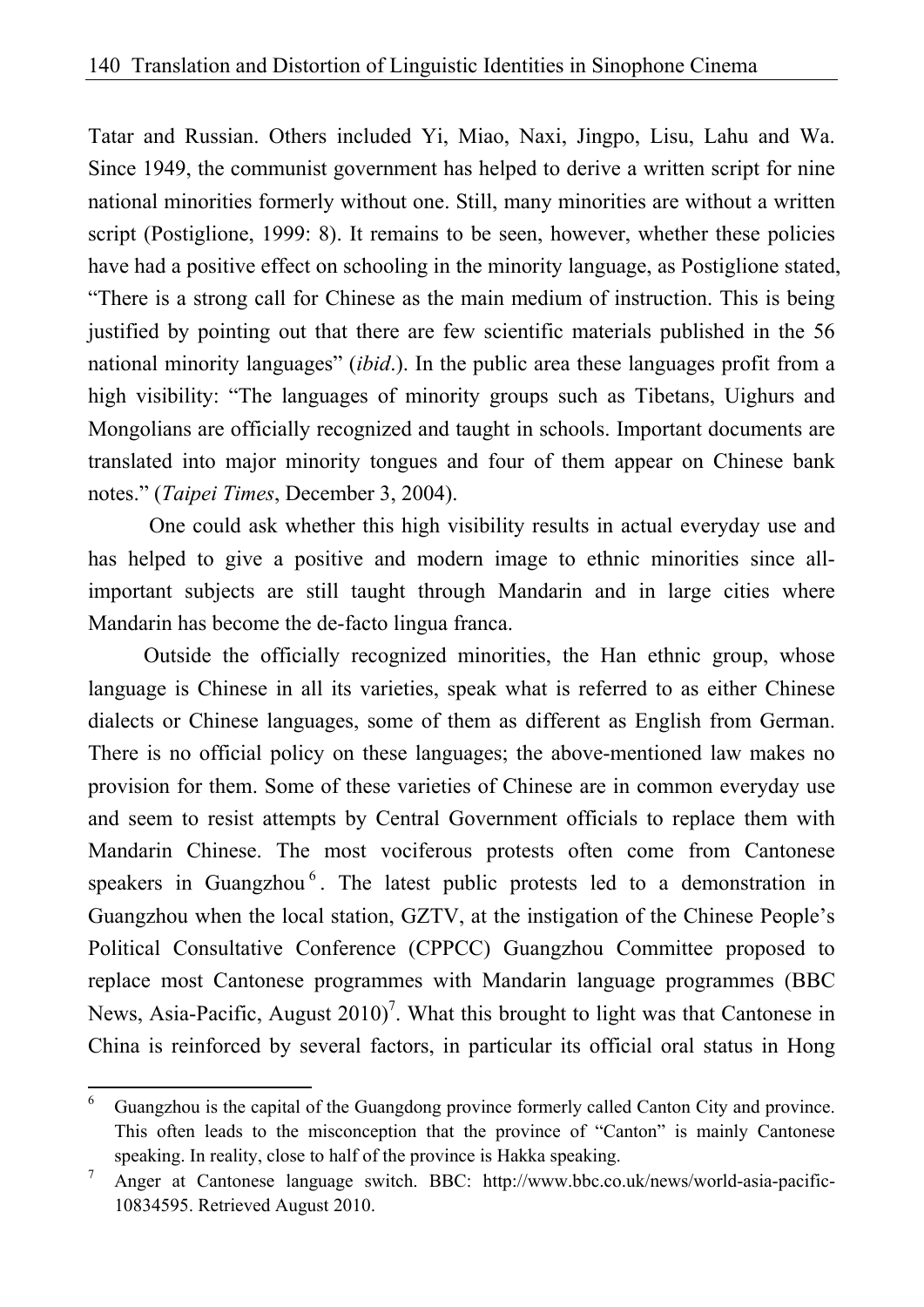Kong and the existence of a standard script used in some specific domains (comics, erotic novels, or quotes in newspapers, for instance) $8$ .

Another example is Shanghainese which is spoken in Shanghai's region and is a part of the Wu group of Chinese languages / dialects. The use of Shanghai can become a symbolic and real-life display of modernism when it is used to produce rapstyle music since, as one musician stated, "Compared with Mandarin, […the] Shanghai dialect is more suitable to be adapted to rap."<sup>9</sup> Interestingly enough, this news item, associating a so-called dialect with a modern form of music, was published on China.org.cn which describes itself as an official site of one the organs of the Central Government<sup>10</sup>. Films are mostly produced in Mandarin and National Minority languages, as will be seen in the discussion of two examples below.

#### **Taiwan**

 $\overline{a}$ 

What used to be called the Republic of China, nowadays still its official name, had, until 1945 a very limited Mandarin Chinese presence. Under the Qing Dynasty's rule, Mandarin's knowledge in Taiwan was limited to a few officials sent from China. In 1895, after the treaty of Shimoneseki / Maguan (Chinese), Taiwan was handed over to Japan which started a programme promoting Japanese literacy. Its effects were that, at its return to the mainland in 1945, most Taiwanese were bilingual (excluding Aborigines) in Japanese and Taiwanese and sometimes trilingual for Hakka speakers.

Under Martial Law, from 1947, and the rule of the Kuomintang<sup>11</sup> government, from 1945 until 1987 Mandarin was the only language allowed in public life apart

<sup>8</sup> Cantonese uses Chinese characters, a high percentage of them being different from the ones used in Mandarin Chinese, some Cantonese characters do not exist in Mandarin, others have a different meaning and most of them have a different pronunciation. Cantonese grammar fundamentally differs greatly from Mandarin, to the point that a text written in Cantonese often is incomprehensible to a Mandarin speaker. Some words can be guessed at, often erroneously, but the main body of the text is inaccessible, as for comparison, a Spanish text to a French speaker.

<sup>9</sup> Shanghai Daily, June 15, 2005

<sup>&</sup>lt;sup>10</sup> "The authorized government portal site to China, China.org.cn is published under the auspices of the State Council Information Office and the China International Publishing Group (CIPG) in Beijing." China.org.cn: http://www.china.org.cn/2009-09/28/content\_18620394.htm. Retrieved 19.09.2010.

<sup>&</sup>lt;sup>11</sup> The Kuomingtang / Guomindang  $\text{R} \times \text{R}$  lost the civil war and retreated to Taiwan in 1949 including soldiers, their families and supporters. It is estimated that close to two million people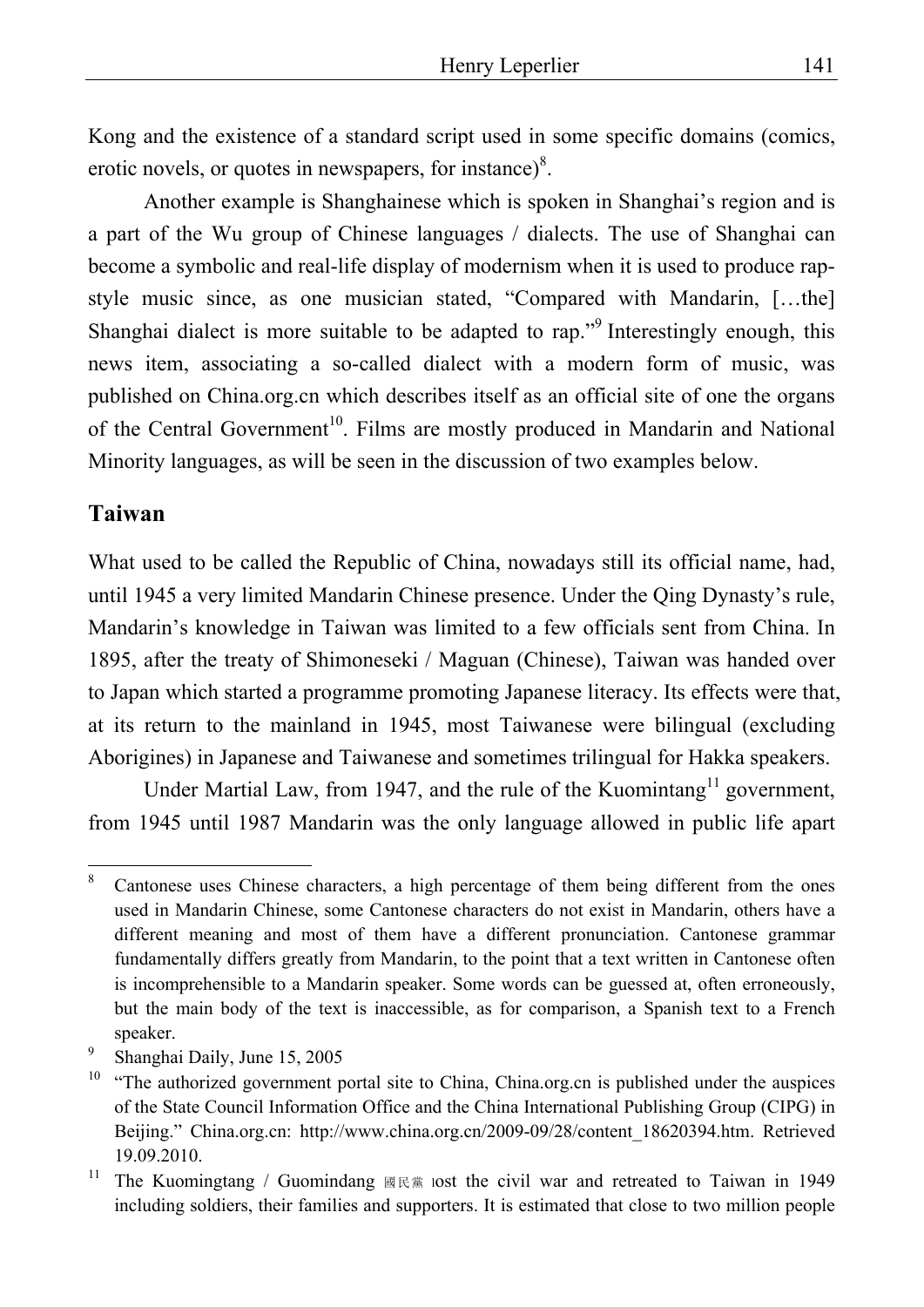from a one-hour broadcast in Taiwanese on all television channels. The end of Martial Law has made possible the use of other languages in the Media and the teaching of Taiwanese, Hakka and aboriginal languages a few hours per week. Taiwan, especially outside large cities, is a diglossic society where more than one language is used by the same people in various settings.

## **Hong Kong**

Since its return to China in 1997 Hong Kong has had a policy of three official oral languages, Cantonese, Mandarin and English, and two official written languages, Mandarin and English. The normal language used in public life, at work and in the media is Cantonese. This said, many Hong Kongers still use another language at home, including Hakka. Two official television channels are in English and one official radio station, RTHK5 Putonghua, broadcasts mainly in Mandarin with the exception of phone-in callers often choosing to speak Mandarin with the presenter answering in Cantonese. Songs can be in Mandarin, Cantonese or English.

## **Singapore**

 $\overline{a}$ 

The island state, which was literally "forced" into independence from Malaysia, comprises a diverse population of Chinese (74.2%), Malay (13.4%) and Indian (9.2%) people (Department of Statistics, Singapore, 2009). A continuous campaign by the government to "spread Mandarin," to entice the ethnic Chinese population to switch from "dialects" to Mandarin has had the result that "Mandarin has increasingly taken over the place of Chinese dialects to become the lingua franca of the Chinese population in Singapore." (Chua, Emergence: 5). The languages spoken most frequently at home for the Ethnic Chinese however are Chinese dialects (30.7%), English (23.9%), Mandarin (45.1%) while 91.6% of ethnic Malays speak Malay at home and, of the Indians, 42.9% use mostly Tamil. As this shows, over the last decade, Singapore has transformed itself into a multi-cultural society whose dominant languages are English and Mandarin Chinese.

fled to Taiwan. They are called Waishengren 外省人 or "out-of-province people" as opposed to Benshengren 本省人 or "from the province people." Until recently the rivalry between the two groups was the basis for political loyalty to the Kuomindang (Waishengren) or to the Democratic Progressive Party (DPP) for Benshengren.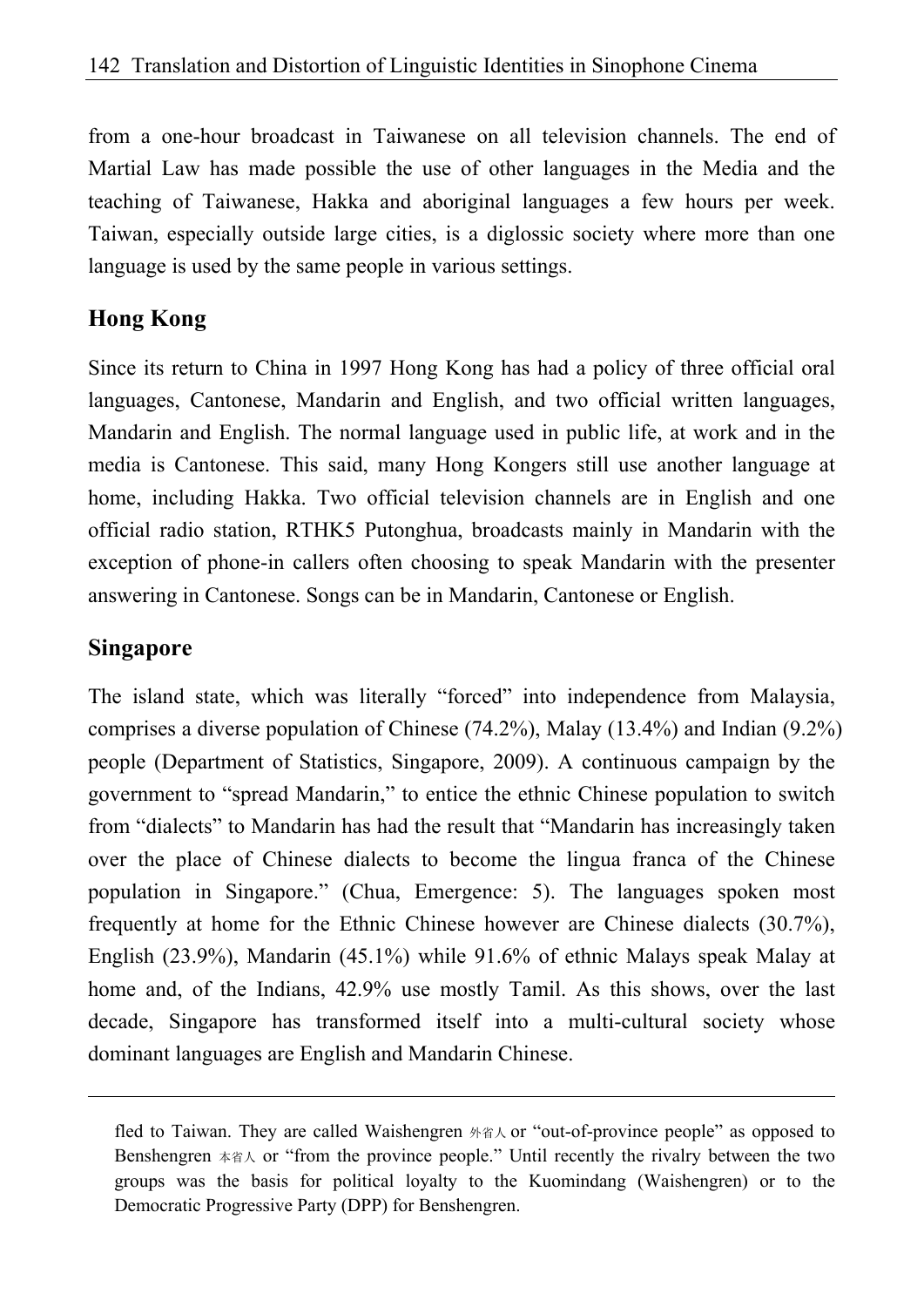## **Case studies: Mandarin Chinese policy in films, subtitles and the use of other Chinese Languages in the cinema**

#### **China**

From the beginning of the founding of the People's Republic, the Chinese central government realized the importance of the new medium as a tool to promote its policies. In particular, it decided to use the film medium to promote its goal of linguistic unity and favour the spread of Mandarin. At the time a great majority of the Chinese population lived in the countryside where they had little access to radio and television was a rarity. The public showing of films, in the open air, were therefore a regular feature of country life.

Most Chinese films produced at the time were shot with a standard Mandarin track, as Chinese dialects were virtually prohibited. Recently, there has been a relaxation of the rules concerning the shooting and showing of films in various Chinese languages. The recent box office success, *Lust*, *Caution* 色戒, shot by Taiwanese director Ang Lee  $*\overline{\mathcal{F}}$ , with the work of production companies from four countrie<sup>12</sup> has the particularity of having dialogues in Mandarin, Japanese, Cantonese, Shanghainese and English. In this film, whose action takes place during the Japanese occupation of Shanghai and whose protagonists play a dangerous game of spies, informers and police interrogators, language choice is far from being innocent. Speaking Cantonese, Mai Taitai, a double agent, is trying to avoid being understood while using a public telephone. Similarly, Shanghainese comes in handy for these characters because it is the language of the lower servants and chauffeurs. Every character's place is conveniently defined by language. *Lust, Caution* is in all probability the first Chinese film, which was freely distributed and shown in its original Mandarin languages, in cinemas and on  $dvd^{13}$ .

However, in its foreign versions, the subtitles at no time give foreign viewers any indication of the use of these five languages. The cinematographic experience of a Chinese audience is therefore fundamentally different from a western one. The lifting of linguistic censorship enables Chinese audiences to experience Shanghai, to be there and now, as it is. Shanghai has always been a gateway to the rest of the

 $12$ 12 United States, China, Taiwan and Hong Kong

 $13$  17 minutes of sex scenes were edited out by China's censorship.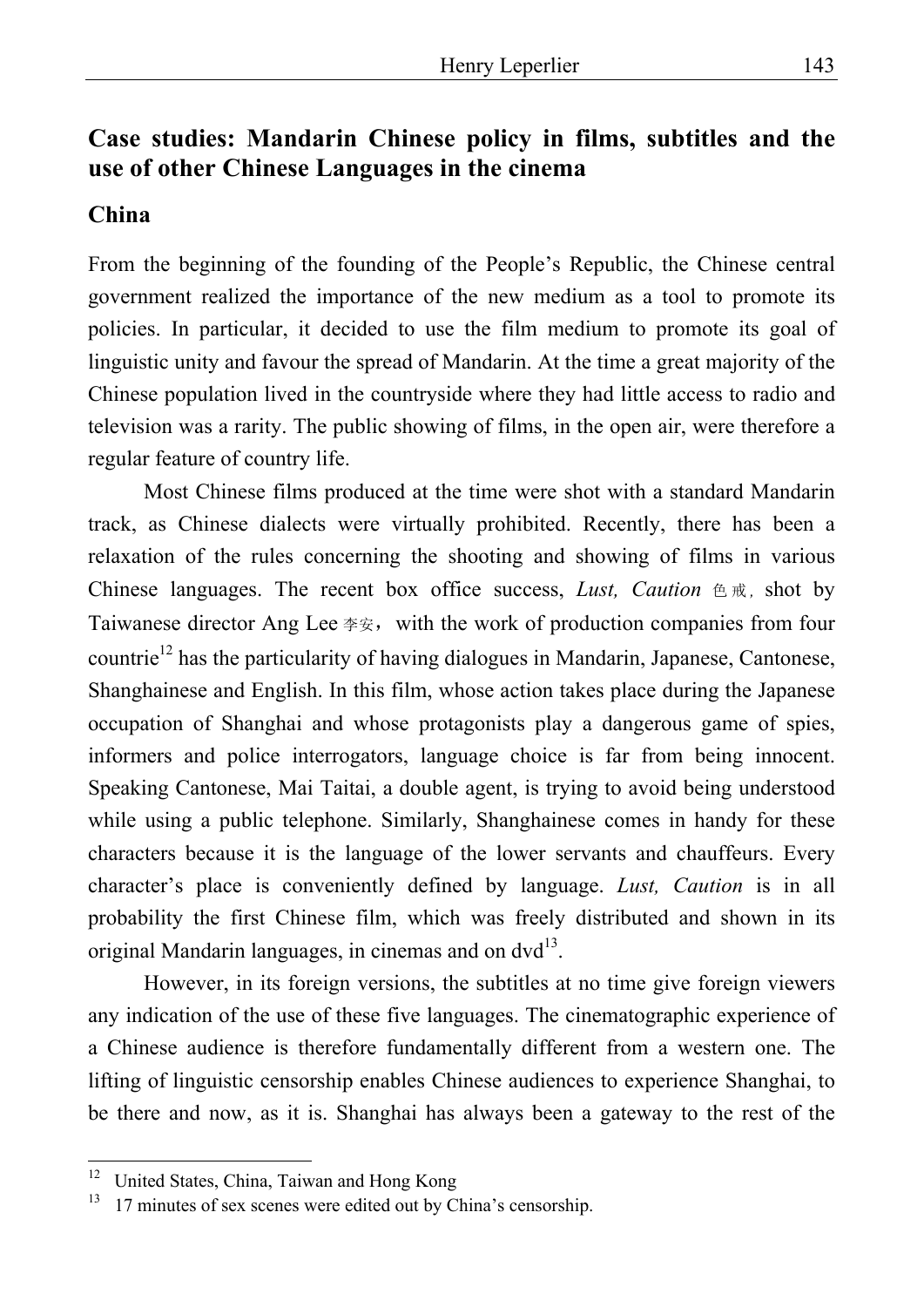world. By using these five languages, the film projects a true reflection of past and present Shanghainese lives. It also helps audiences to identify with characters in a way that a completely Mandarin soundtrack would not have permitted. Japanese agents, speaking their own language, appear as they should and sound out of place in China's Shanghai. Dubbing or English subtitling forces western audiences to rely on other devices to make sense of many of the film's culture-clash situations<sup>14</sup>. The rules that have been applied to the use of various Chinese languages did not and still do not apply to films concerning themselves with official ethnic minorities. However, films depicting life in ethnic minorities, such as *Liu San Jie* 劉三姐, were shot in Mandarin while the songs would include passages in  $Z$ huang<sup>15</sup>. Subtitles in English in its DVD version do not tell the viewer whether the language heard is Mandarin or Zhuang.

*Kekexili* 可可西里 (aka *Mountain Patrol*), a film whose action takes place in contemporary Tibet, is another bilingual film, this time one inspired by true events. Contrary to *Lust, Caution* the audience is immediately introduced to the two languages in the person of a journalist coming to Tibet to investigate the killing of antelopes by poachers. Director Chuan Lu tells the story of organized bands of Tibetans who try to save their people from death and starvation by capturing illegal poachers who are exterminating herds of antelopes on whom many Tibetans depend for food and clothing. The story is told through the eye of the bilingual / bi-ethnic Beijing reporter who can speak some Tibetan and is therefore able to gain the confidence of the militiamen. The use of Tibetan or Mandarin is clearly shown by the characters' own comments when they switch from one language to another and through indications in subtitles.

Kekexili is one of the few films mixing Chinese and Tibetan and describing the attitude of Tibetans towards outsiders. The film has not been banned in China and is easily available in DVD format in spite of presenting a complex view of Tibetans who decide to take things into their own hands while trying to adhere as much as

<sup>14</sup> The BBC usually provides subtitles for hard-of-hearing using different colours according to the language. When it does not have the full text of a language, the viewers are usually told that it is in another language.

<sup>&</sup>lt;sup>15</sup> Zhuang is the second linguistic group by its population of just under 20 million. Zhuang is a language close to Thai. Its script was using Chinese characters until being recently converted to Latin Characters. It is one of the languages found on all Chinese bank notes. It is however not used extensively in writing.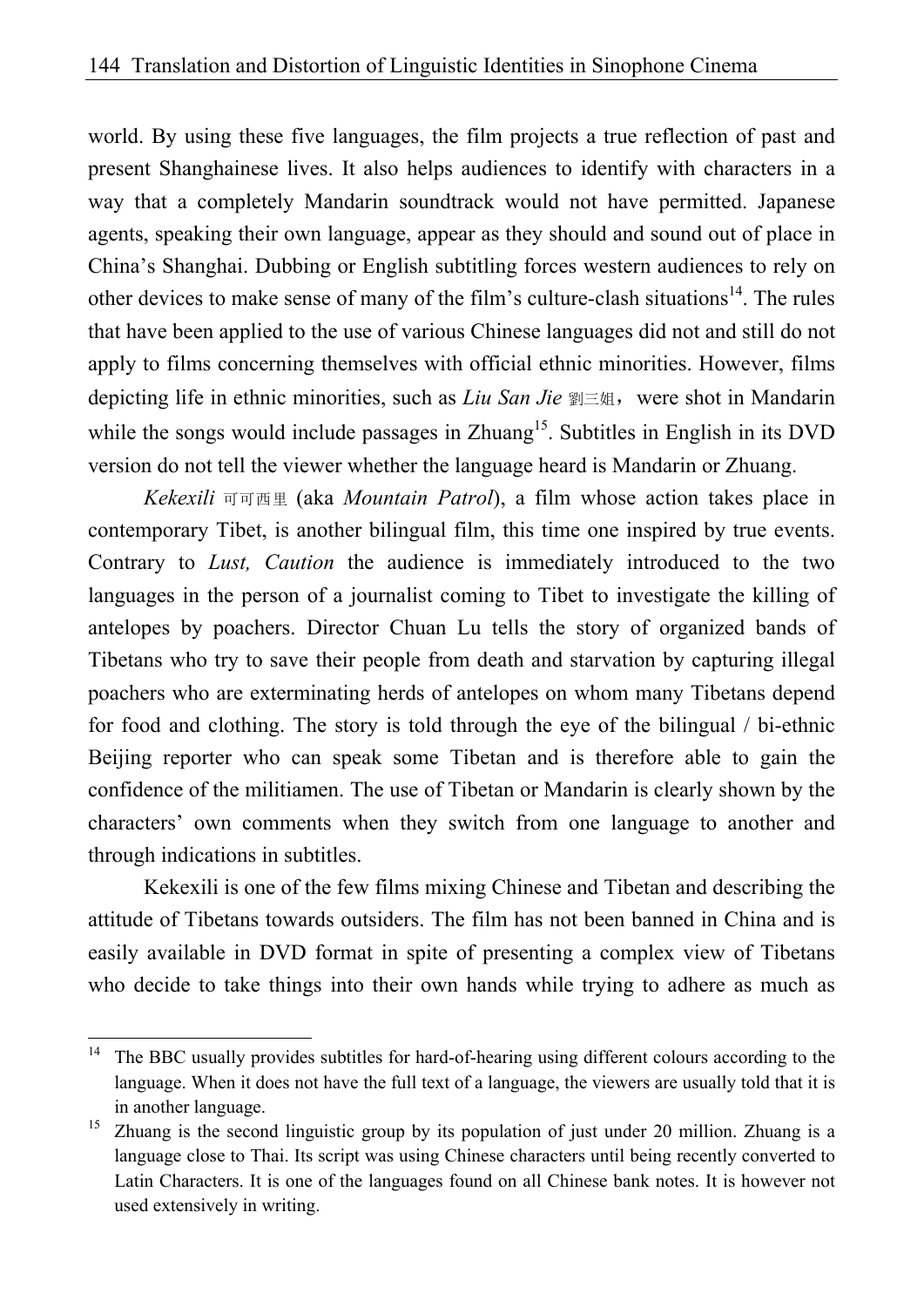possible to existing laws. Its style is reminiscent of western movies from the United States while avoiding presenting to the audience a "pure" view of the "natives." It is a reminder that some reports in the world media, while genuine, might not present a complete picture of the situation in Tibet. Contrary to *Liu San Jie* where the Zhuang language reinforces a passé view of the Zhuang and true expression is in Mandarin, in *Kekexili*, Tibetan is used subversively to present a modern and self-reliant image of Tibetans.

#### **Taiwan**

*A City of Sadness* 悲情城市, when released in 1989 was the first film describing the return of Taiwan to China upon Japan's capitulation. It also was the first film to depict the 28<sup>th</sup> of February incident and its consequences through the point of view of the members of an upper middle class Taiwanese family. The return of Taiwan to China marked the start of a brutal dictatorship accelerated by the establishment of martial law on the  $28<sup>th</sup>$  of February 1947. This was the start of the period, which became known later as the period of White Terror. The "incident" which set this course of history in motion took place on the  $27<sup>th</sup>$  of February 1947 in Taipei when a woman selling illegal cigarettes had her merchandise and savings confiscated by the Kuomintang controlled Tobacco Monopoly Bureau. Her subsequent killing by Kuomintang government agents prompted the local Taiwanese to rebel and protest against the government and mainlanders who had fled the mainland and established themselves in Taiwan. They occupied government offices for a few weeks in a relatively quiet atmosphere. In retaliation, a few weeks later, the Chinese army, with reinforcements from the mainland, killed tens of thousands of Taiwanese and also many mainlanders.

In the film, this moment in Taiwan's history is seen through the eyes of a well off family. The movie describes the choices that each one of the family members has to make to adapt to the new situation. The film starts in the home of the Lin family on the day of Japan's announcement of its capitulation by the Emperor of Japan.

Depending on the audience's linguistic background, the film can be interpreted or understood in three different ways. Director Hou included inter-titles to supply general historical information. As seen by a non-Chinese speaker, the Lin family is listening to the radio broadcast by the Emperor Japanese announcing Japanese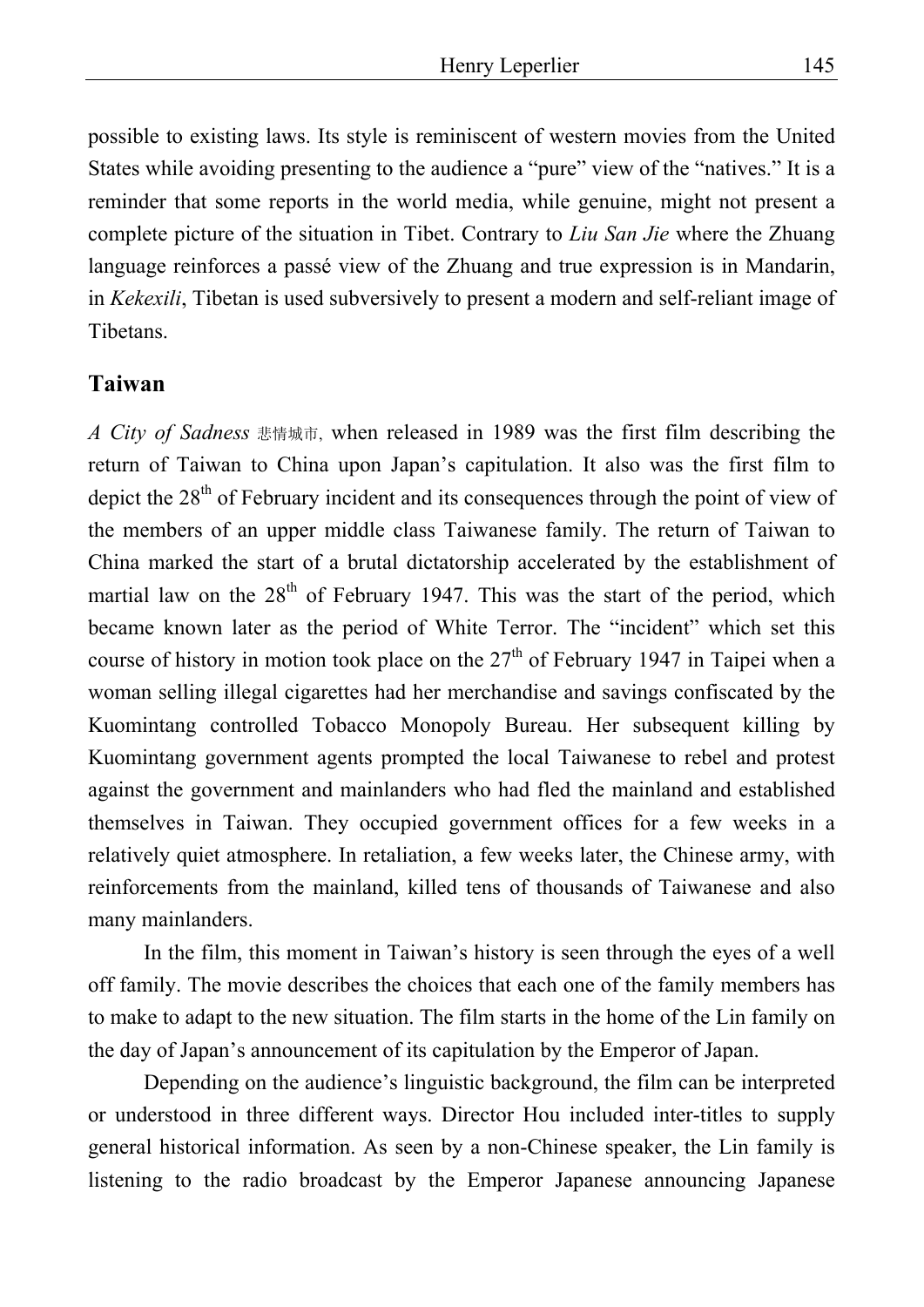capitulation while attending to an important event in the Lin's home: the birth of a new baby. One could be tempted to interpret this scene as the continuation of life and Japan's loss balanced by a symbolic birth to herald a new age in Taiwan.

As seen by a Mandarin speaker from outside Taiwan, aware of some historical and cultural elements concerning Taiwan, the Lin Family is trying to listen to the broadcast and the important news that the broadcast is trying to convey. At the same time, the film is devoting most of its attention to the most important event of the day, as far as the Lin household is concerned, the birth of a new child. Mandarin speakers would assume that the broadcast by the Japanese emperor would be understood by all the protagonists, since, after 50 years of Japanese occupation and enforced schooling, all the members of the Lin household would have no difficulty understanding the portent of the Japanese broadcast.

The same scene seen by a Taiwanese speaker would take on an entirely different meaning: at the time of this film's release there were in fact very few Taiwanese (and Japanese), if any, able to understand the Japanese emperor's speech. Throughout each scene the camera remains still and puts the viewer in the position of an invisible participant who has been given a fixed seat in the room. Therefore Taiwanese speakers would receive this speech as being as part of the family, who would be placed in a position of general incomprehension. For it was the first time for Japanese subjects to hear their emperor's voice and that he chose to address them in pure classical Japanese, a language that only trained scholars would comprehend, especially since the language spoken was oral classical Japanese. While knowing that it was the emperor speaking, and aware of the probable nature of the speech, the characters in the film would have the radio switched on mainly because they knew it was announcing an important event but would have completely unable to understand its contents. A traditional Taiwanese speaker viewing the film would be aware of this. On the screen we see the head of the Lin household preoccupied because a baby is about to be born when the camera switches to the bedroom where the birth is taking place. A woman is speaking to the mother and trying to reassure her. They are speaking in Taiwanese. From the second sentence, the Taiwanese audience will know they are speaking in Northern Taiwanese: "Goa ga li gong" (I am telling you), "ga li"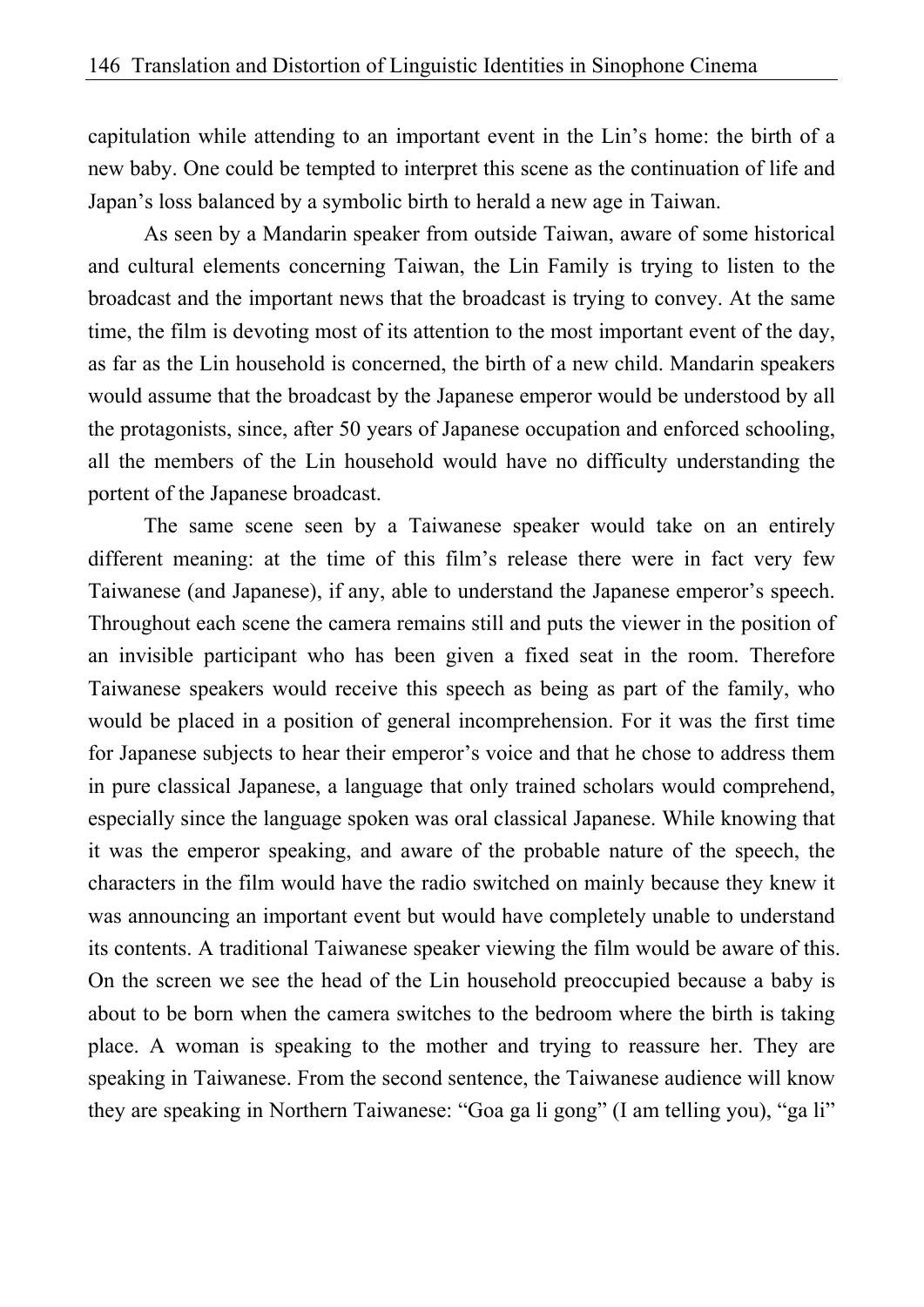(with/to you) is northern<sup>16</sup>. This will key them into the impact of this historical event on the character in the film.

Significantly, none of this information is relayed by the subtitles, in English or Spanish. Watching this film and understanding the languages spoken by the protagonists plunges the Taiwanese audience very deeply into the lives of the protagonists: The Emperor is addressing them but they are incapable of understanding his speech, they have no choice but to listen to him hoping for the best; the events leading to the end of WWII are too important and if there is the slightest possibility of catching any glimpse of information from the speech, they will seize the opportunity. Their world, living in a Japanese empire, being of Chinese culture and speaking Hokkien Taiwanese leaves them with very few options; they must adapt to the situation, as has been customary in Taiwanese history. They had to adapt to the Qing Dynasty under whose rule they remained until 1895 after having being ruled by the Dutch and the Spanish and blockaded by the French. In 1895, they had to adapt to the Japanese occupation whose stated goal was to transform Taiwan into a model colony. The Lin Family live in the north, closer to centre of the Japanese seat in Taipei, closer also to all of the changes and terrible events coming soon from the Chinese Mainland.

None of these cultural or linguistic elements are visible in any of the subtitled versions, including the one with Mandarin Chinese subtitles. Foreign audiences have to try to make sense of the situation using the intertitles produced by director Hou Hsiao-Hsien where he provides a minimal time line of the historical events relevant to the situation. However, no information is supplied by these explainers as to the Emperor's speech's linguistic oddities or to the import of the language of the protagonists. Foreign audiences will assume that the Taiwanese Chinese speak the same language as their mainland "compatriots" until well into the film when a gathering of worried friends, wondering aloud about whether they will now have to learn Mandarin, the language from the mainland, reveals to the foreigner the linguistic significance of the events taking place on screen—and in history. For, in general foreign audiences assume then that Taiwanese natives always speak Taiwanese and the mainlanders Mandarin. This is again not what will happen in one of the next scenes of the film, where the Shanghainese mafia is coming to replace the

 $16\,$ Southern Taiwanese instead uses "he li."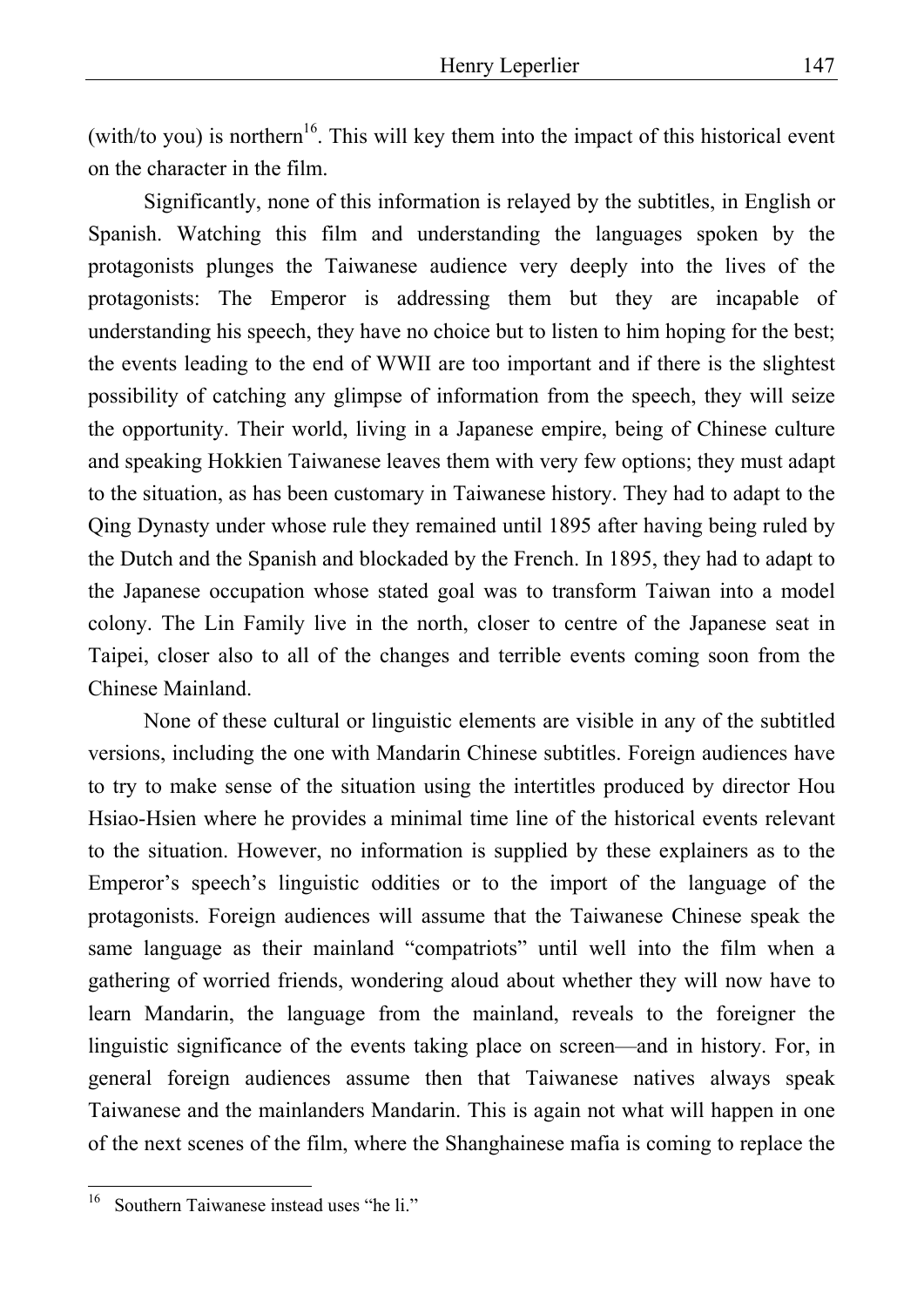willing Taiwanese hoodlums and to racketeer local businesses. The subtitles are not able to convey the emotion felt by the Taiwanese that they are being invaded on multiple levels, one of those being of a linguistic nature. Having the invaders speaking a foreign language, Shanghainese, reinforces this feeling of being attacked by foreign sources, as those Shanghainese might be Chinese but they are totally alien to the Taiwanese even after 50 years of Japanese occupation. Ironically, the scene in Shanghainese might be the only one in the film where Taiwanese speakers might not catch on linguistic subtleties. One of the characters speaks very standard Shanghainese giving him instant authority over hoodlums from Shanghai who speak an urban street dialect; another character uses the Suzhou Wu dialect.

## **Hong Kong**

Dubbing Johnny To's *Breaking News* for the mainland market. A similar case in point is the dubbing into Mandarin of To's *Breaking News* for the two hypothetical following reasons: mainlanders might not like to hear films in Cantonese with subtitles and Chinese law, ambiguously, requires Mandarin to be promoted as *the* language of the media. On the Chinese branch of the Amazon on-line store comments from customers asking whether Cantonese films are "really" in Cantonese are not infrequent. These customers do not want to buy dubbed versions and are trying to verify the information provided by the merchant site (see appendix 2). This shows that a significant proportion of Chinese customers would rather see films from Hong Kong with their original soundtrack.

*Breaking News* is about gangsters from the mainland who are surrounded by the police in Hong Kong and decide to break into an apartment and take a local, oneparent family hostage, a father and his two children. Ironically, the leader of the (purported-to-be) mainland gang, Yuen, is played by a well-know Taiwanese actor, Richie Ren, making it difficult for a Chinese-speaking audience to believe wholly in this mainlander gang<sup>17</sup>. The father is portrayed as a weak character accepting every request from the gangsters who themselves clearly show their contempt towards him. He soon lets his computer whizz kid take over, switch on his computer and, at the

 $17\,$ Although the two varieties of Mandarin Chinese from Taiwan and China are mutually easily intelligible, their distinctive accents can be easily and instantly identified. A similar situation to American and British English. The audience probably chooses to believe that Ren's character is from a part of Southern China where Cantonese.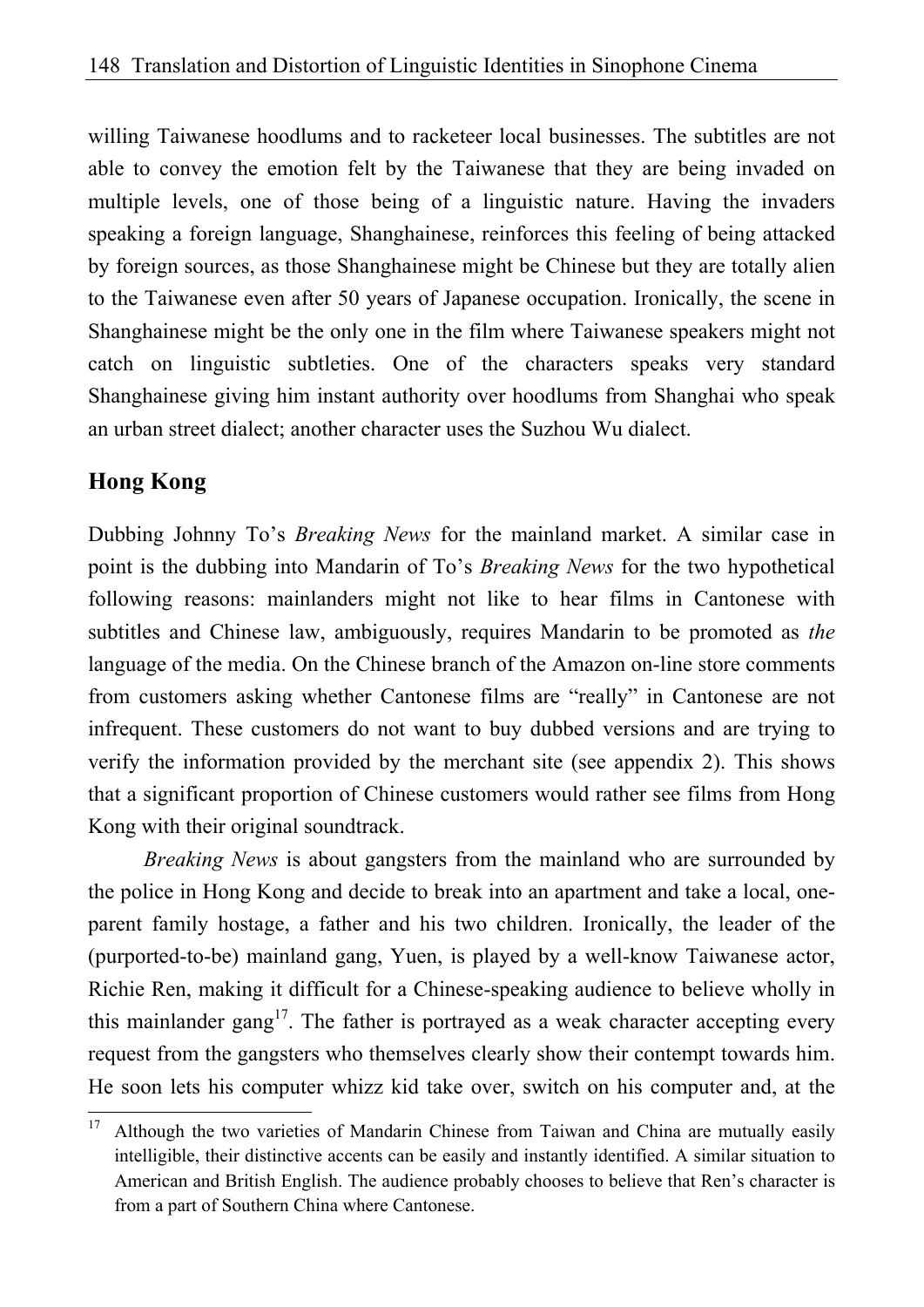instigation of Yuen, establish a contact on the Internet with the Police Superintendent Rebecca Fong.

The negotiation between Fong and Yuen very quickly turns into a cat and mouse game mixed with intense flirting between the seducing Yuen and the happy to be seduced Rebecca. Added to the intensity of the exchange, where each is mindful not to supply more information than necessary, is that they both decide to talk to the other in their mother tongue (at least in the original version of the film). That police officers speak in Cantonese in Hong Kong is of course part of the natural linguistic set-up. Yuen speaking Mandarin reinforces his image of being an intruder. His presence, emphasized by his use of Mandarin, turns him into the "other" who destroys the normal course of things in Hong Kong, not only because he has kidnapped a family, but also because this reminds the audience of the consequences of being invaded by mainlanders, especially after the return of Hong Kong to the mainland  $^{18}$ 

The version distributed to the mainland, however, was entirely dubbed into perfectly standard Mandarin and the psychological effect of the mainlander's identity was conveniently erased. Similarly, the version distributed "abroad" is usually in Cantonese but the subtitles never indicate the change of languages. Interestingly, in this case the experience of the mainlander and that of other foreign audiences may be somewhat similar due to the flat dubbing process. It will only be in Hong Kong that this film's linguistic cultural significance can be fully felt and experienced by audience members.

### **Conclusion**

Films, even when they pretend to be a reflection of our world, are not reality. They depict a certain reality, as well all know. Most significantly, this is the reality that the film director wants us to see and experience—even when the audience might have the illusion of a real world, especially in the "cinema vérité" school of cinema. A film is a director's vision of reality and what the audience sees is what the director decides

 $18\,$ 18 None of the reviewers (in English) on the popular professional film database IMDB realized the language changes, even though they made comments about subtitles. One reviewer even praised the quality (sic) of the subtitles for an Asian movie http://www.imdb.com/title/tt04149 31/usercomments. Retrieved 21 September 2010.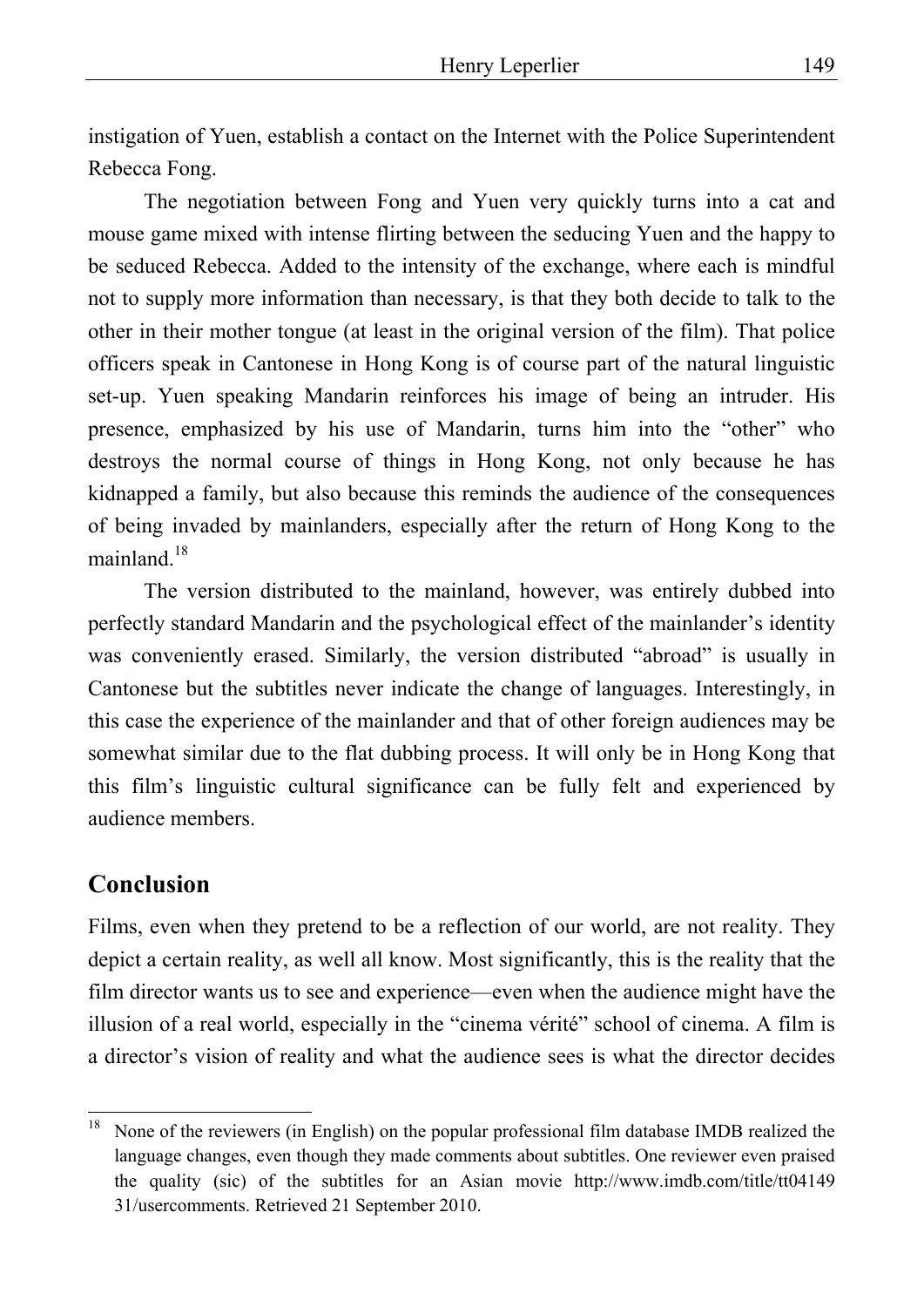they should see. The audience does not have the option of turning the camera on or off, of moving it in any direction they may desire to. Similarly, the choice of languages used in a film is not just accidental. The languages spoken by characters are the product of a conscious decision made by the director. For commercial reasons, directors might prefer to shoot a film in a standard language with no reference to a more diverse linguistic reality. However, as has been seen here, it is when films are the reflection of a diverse linguistic reality that the audience might start to reflect on the fact that every aspect of the film has a purpose. The use and choice of a language in a movie scene is not fortuitous. The choice of language, apart from its contents, becomes part of an ideological message—and nowhere is this truer than in the culturally diverse parts of Asia discussed earlier.

In the two films, *Breaking News* and *City of Sadness*, language change emphasizes the existence of the "other," with whom one might have to negotiate, to dialogue and to co-exist. In *City of Sadness* it also provides a third dimension to the complex universe, colony, empire and invasions that the Taiwanese have had to negotiate with in order to survive and to maintain intact their memories and identity. These films also testify to the increasingly fractured nature of Chinese identity on two fronts, both cultural and linguistic: within China and overseas—where a new independent identity has emerged based on Chinese languages but distinct from China's already fractured identity. In *Breaking News* the two languages emphasize the "other," similar to the appearance of "Orientalism" as described by Edward Said. The media show the "other" through the description of his culture, emphasizing its alien character, or shocking us with the use of a language outside its normal boundaries to make the audience reject more easily the intrusion of the other.

Translation fulfills an important function, some might say essential, in allowing cultures and languages to communicate and exchange information with each other. This is particularly evident in cinema, which has become a world media and business with films transcending geographical and political boundaries. The subtitling and dubbing of movies seems, with a few exceptions when directors have taken over the translation process, to remain in the hands of producers and distributors who often are more concerned with commercial success than accuracy in translation.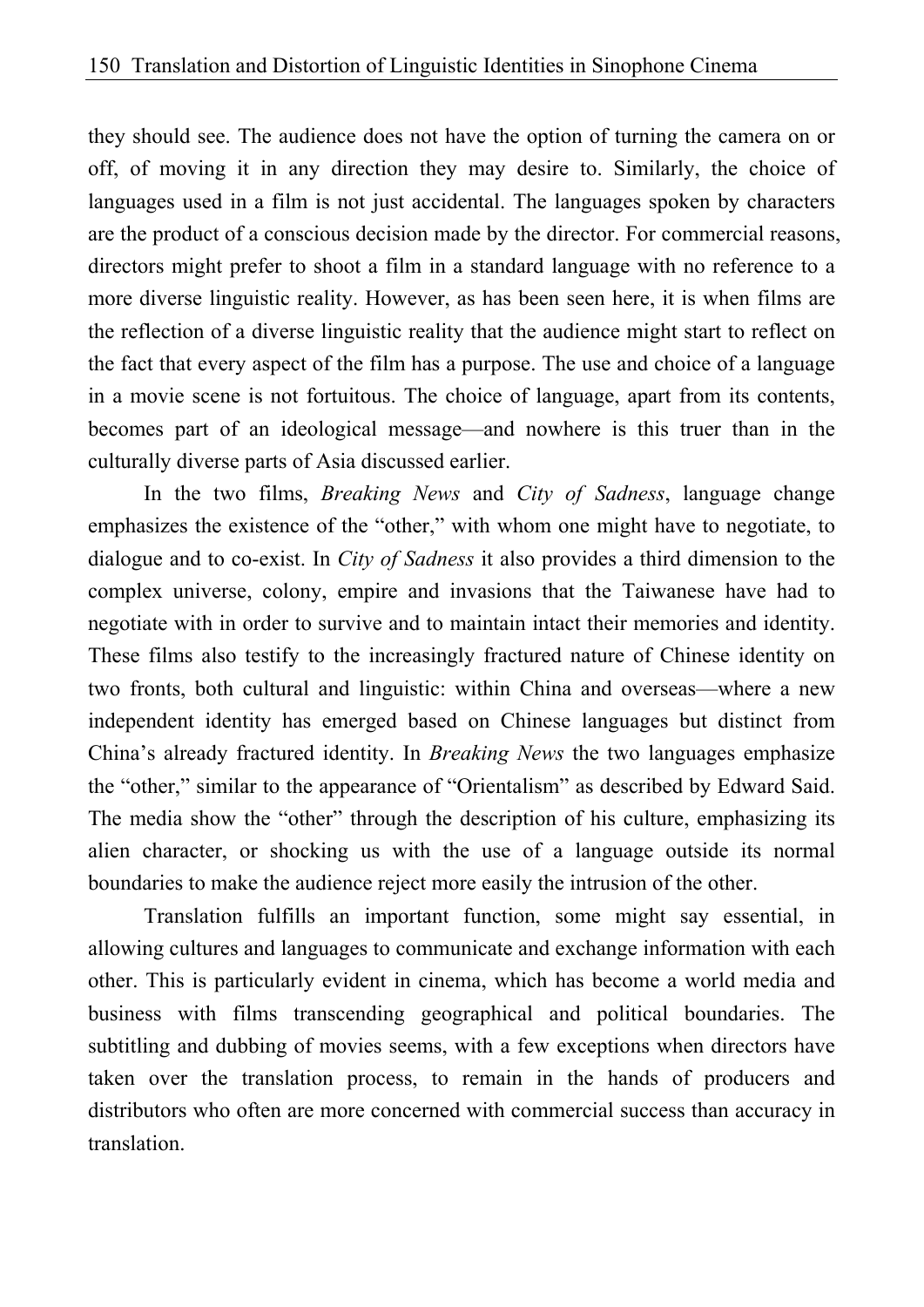The dubbing or subtitling of films that have been shot in a single language is a straightforward process and should not result in mistranslation or cultural misunderstanding resulting from bad translation when handled by professionals. This used to be the situation until recently when autocratic governments did not facilitate or banned the shooting of films in non-official national languages. The situation has, however, changed drastically in recent years. In Taiwan since the end of martial law in 1987, a great number of movies, if not the majority, include several languages and reflect the diversity of Taiwanese society. In China with the relaxation of rules or controls over languages in cinema, a growing number of movies either use different Mandarin dialects, Chinese languages or other ethnic languages. This diversity is not visible in subtitles nor heard when these films are dubbed. Sinophone societies seem to have reached a point where the imposition of only one standard language imposed on everybody is no longer the absolute norm. Their societies have changed and are allowing a greater diversity, putting a limit on the "mandarinization" of their citizens. Cinema, not only in China and Taiwan, but also in Hong Kong and Singapore, are now reflecting a greater tolerance of cultural and linguistic diversity. It is providing audiences with a more realistic, linguistic and cultural, representation of their multiple identities.

In today's globalized market, these films are being increasingly exported; often, multilingual movies deal with more complex societal issues and catch the interest of a foreign audience interested in having an open door, one might say multiple doors, into another society. The nearly complete lack of a system enabling such an audience to be made aware of the complex multilingual and multilingual characters in such movies ends up providing a distorted and simplified view of Chinese, Taiwanese, Hong Kong and Singaporean societies as reflected in its cinemas. It would be wise to avoid the appearance of a new orientalism representing the cultural fabric of these countries as exotic objects with only mandarin at the centre, barring a few ethnic "visible" minorities, societies.

 Solutions are available. The BBC in its subtitling uses different colors; some film directors have requested the inclusion of language references in subtitling or use italics to denote a different language. These solutions, however imperfect, do alert the audience to the multilingual character of a film without disturbing their watching pleasure. Dubbing is more problematic, the BBC and some other television stations,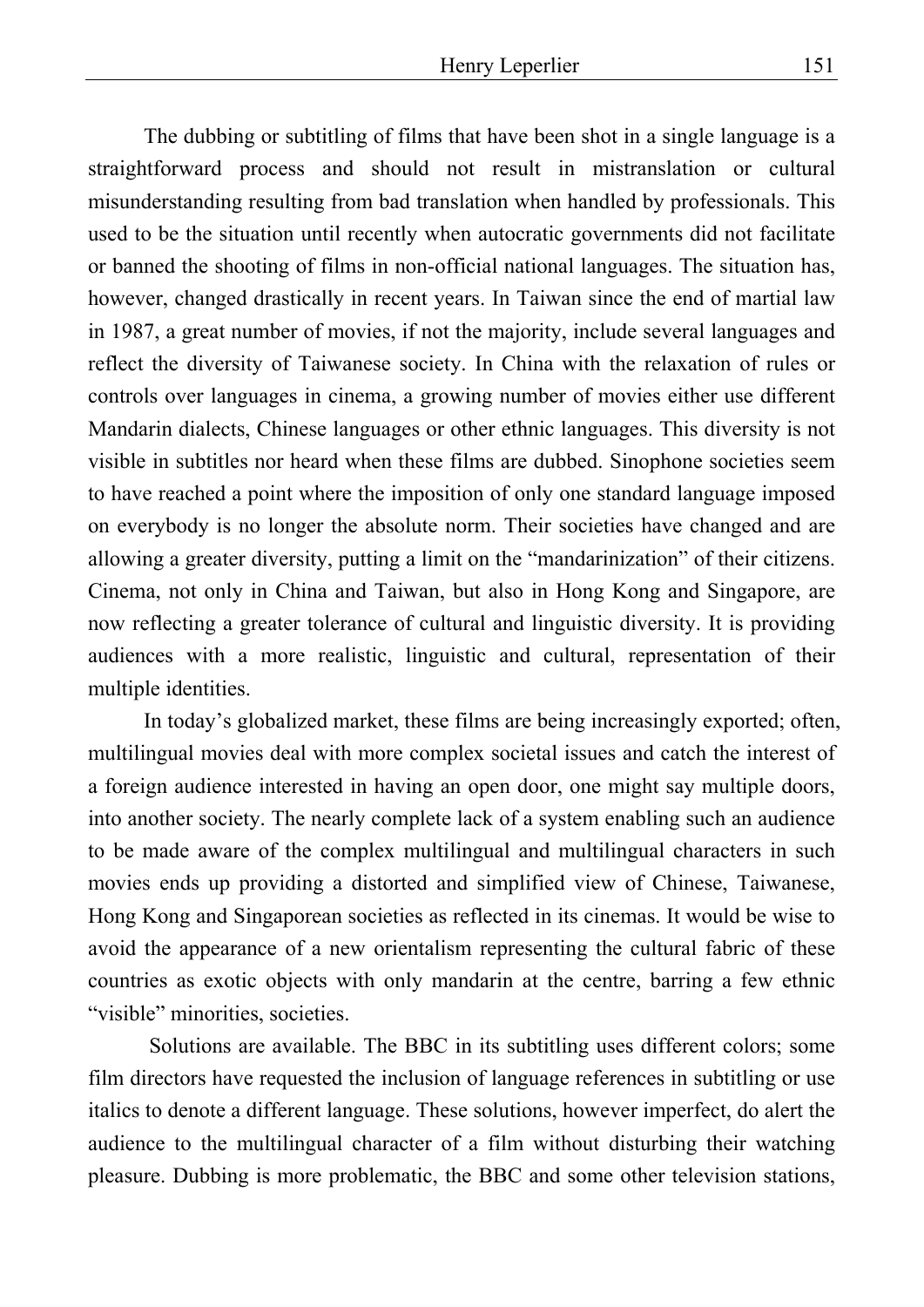often use dubbing with a slight foreign accent to reflect such language differences; it is a delicate matter where some viewers might be led to believe that only some languages should be "awarded" perfect dubbing and that some nationalities might incapable of speaking English as well as a native speaker. Dubbing with a foreign accent might be misunderstood as condescending. Dubbing the main language while subtitling for other secondary languages is another solution that has been tried, especially in war movies, for example in American movies taking place in Germany where all Germans speak perfect American English and other nationalities keep their own languages to differentiate them from the Germans. Audiences are ready to suspend disbelief for action movies. In an Asian context where audiences are often unaware of linguistic contexts they are not offered choices or are not aware that there could be choices.

Translation and dubbing done properly and respectful of local differences have an important role to play in global understanding; we will otherwise end up with a simplified and misleading view of our respective societies.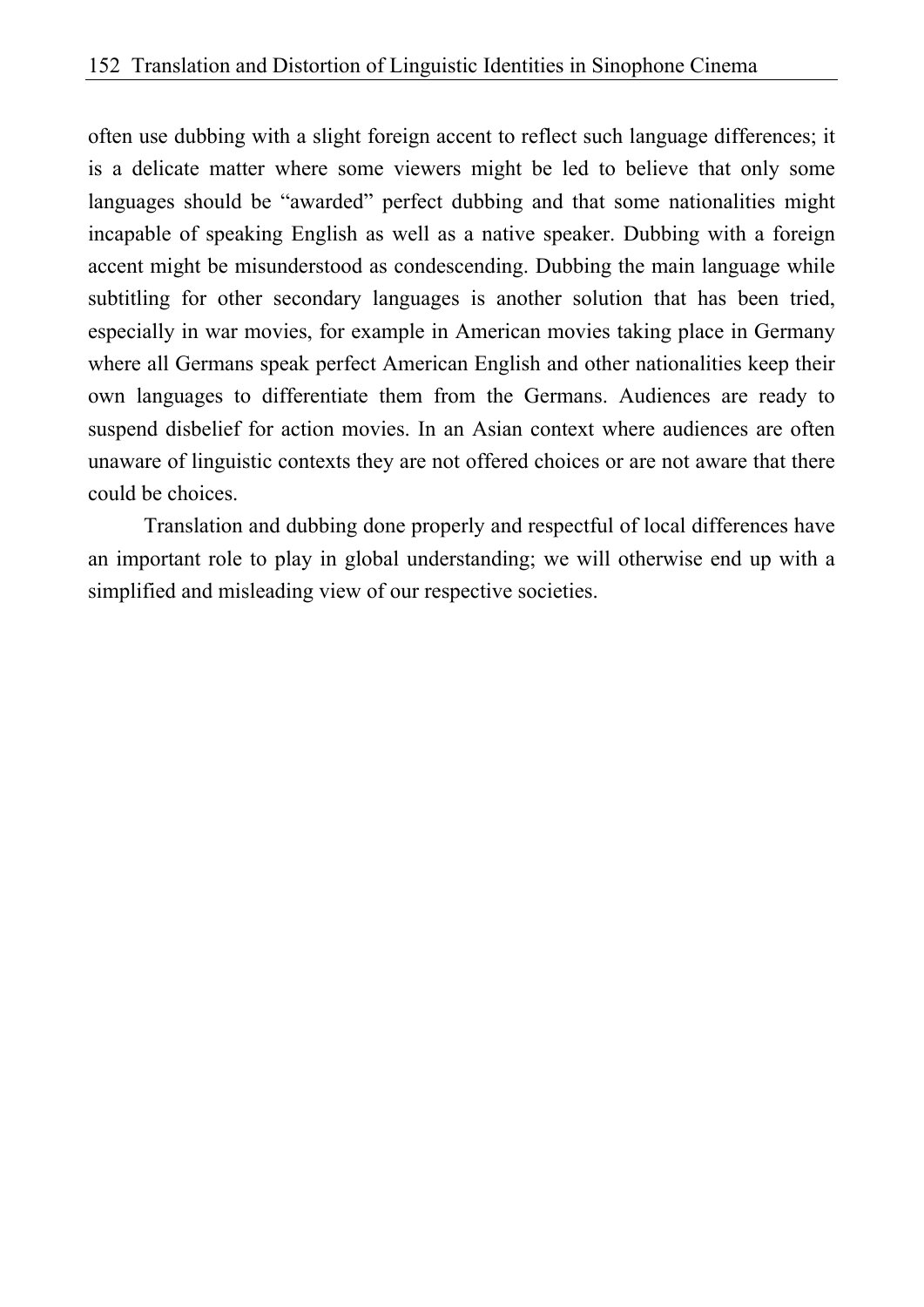# **Appendix 1**

1. Taipei Times. December 3, 2004

## **CHINA: Beijing struggles to make a polyglot nation conform**

*Children's cartoon caught up in the long-running debate about how to maintain national cohesion amid diversity of languages*  Taipei Times Friday, December 3, 2004

This article can be found on the web at http://www.asiamedia.ucla.edu/article.asp?parentid=17693

## **Appendix 2**

Sample of comments by Amazon (China) dissatisfied customers about dubbed Cantonese films: notice in both comments the exclamation marks left by customers to express surprise of dissatisfaction. The blue colour is the title of the comment. The comment comes after the name / pseudonym of the customer and the publication date.

#### 1. 9 July 2007 Screenshot

```
用户评论(共3篇评论) (我要写评论)
不能不说广东话! ★ * * 2/2 人认为此评论有帮助
作者: nuo1127******** 2007-07-09发表
这部电影还不错,惨在现在只有国语,有广东话的时候还得买一次!
 这条评论对您有帮助吗?是 否 0条回应回应此评论 举报
```
**Translation**: (from the second line in blue):

"It's not possible that it's not in Cantonese!"

 $(\ldots)$ 

"This movie is very good, what a pity it's only in Mandarin. When it comes out in Cantonese, I'll have to buy it again."

2. 13 September 2007 screenshot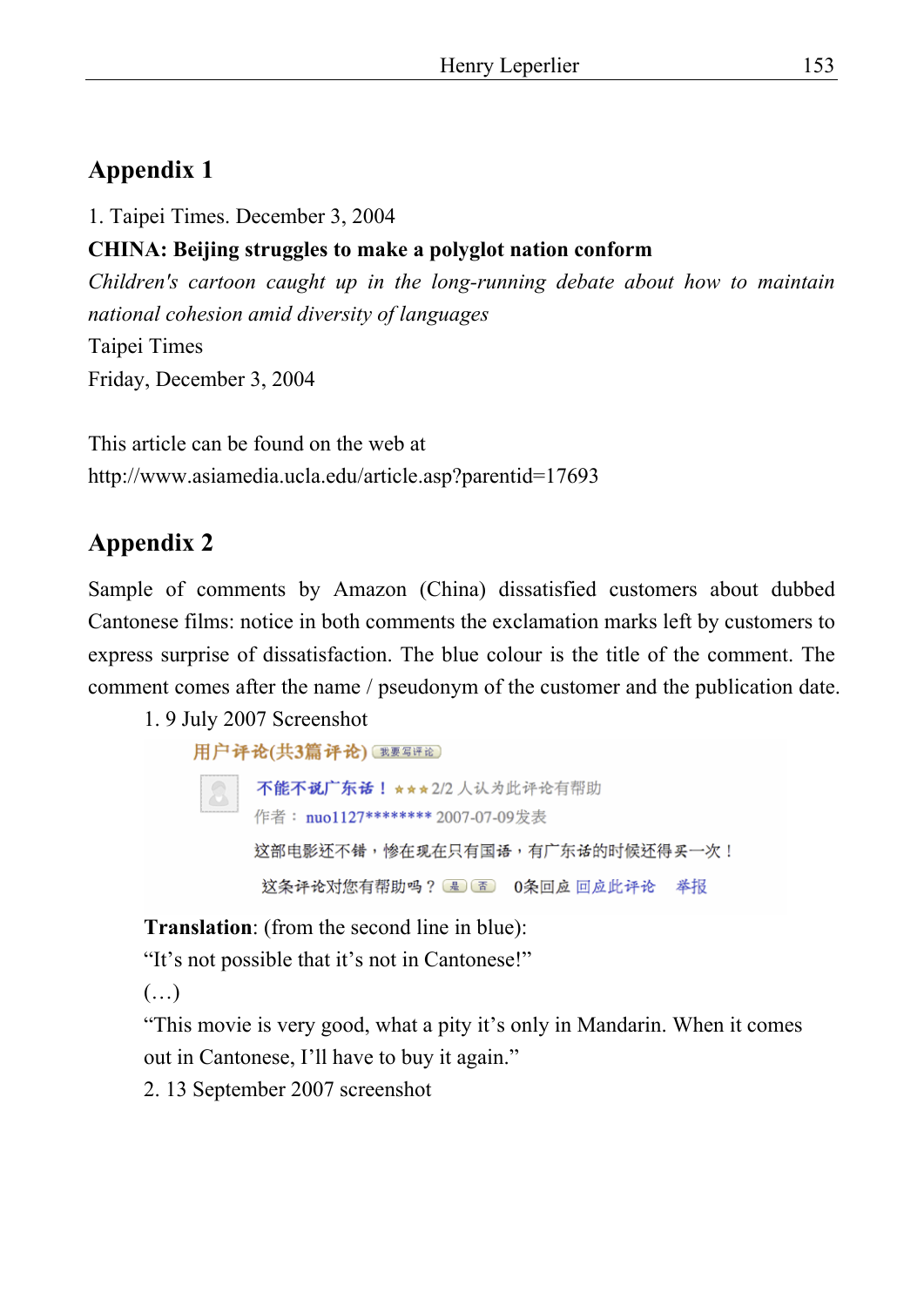

#### **Translation:**

"The information is not accurate!" (title)

" This DVD in fact has no Cantonese sound track. Amazon published information is not accurate."